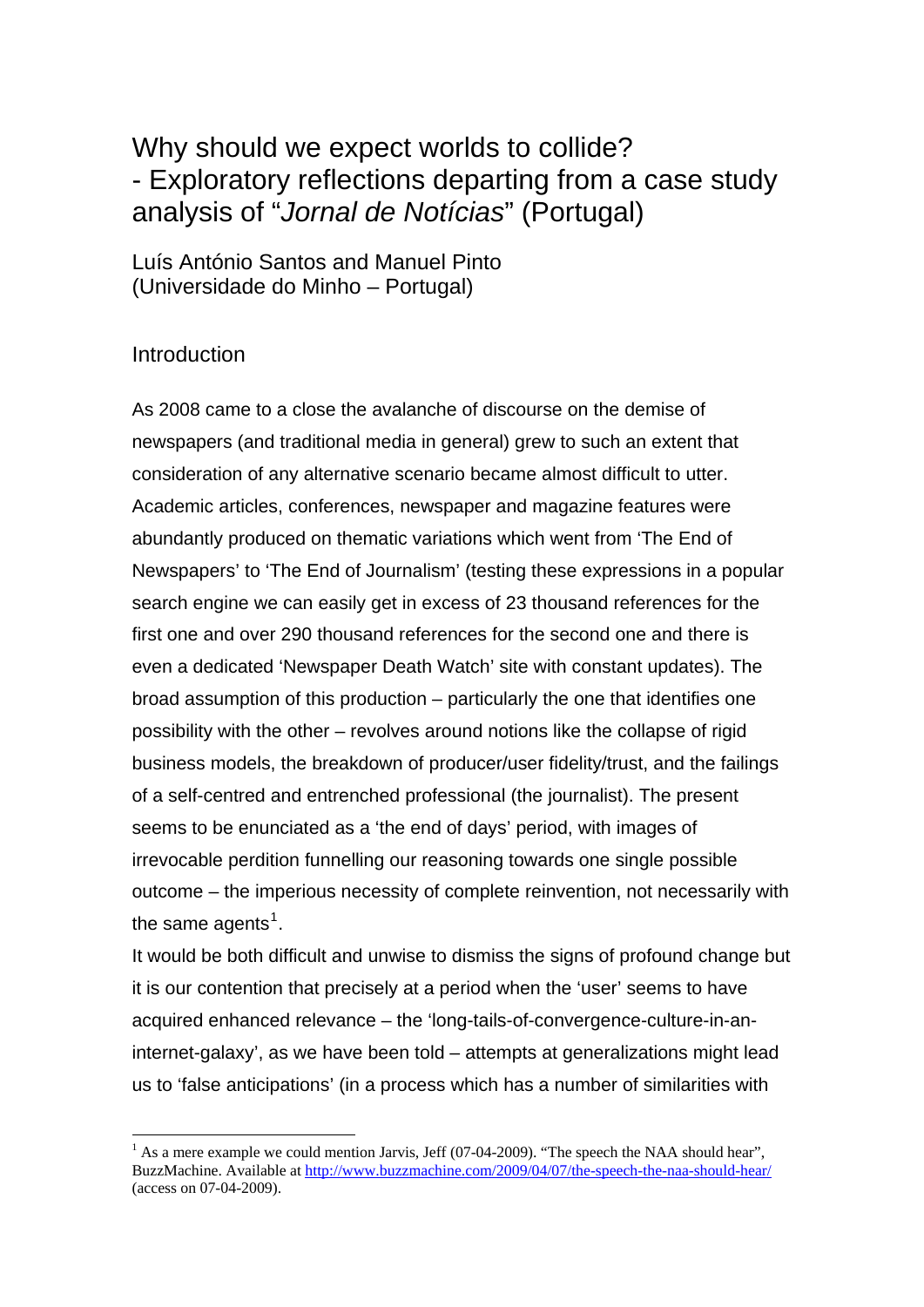the 'three utopias' one, as described by Domingo, 2006). Business models are not collapsing at a simultaneous pace nor are they collapsing for the same reasons (in fact, collapse might even be an appropriate description only if applied to particular products in a limited number of media spheres); the breakdown of producer/user trust can only marginally be attributed to the emergence of the internet and its personal publication/networking capabilities (it has far broader, older, and certainly also particular justifications); and the image of a self-centred and averse to change professional could easily be more in tune with a 1970's stereotype than with reality itself.

These caveats notwithstanding it should also be noted that extrapolations from anglo-centered examples must in this particular area be made with extreme caution. As such, the notion that media production and journalism as a profession in particular are in a 'state of flux' (Ruellan, 1992; Preston, 2009) seems to be a much more helpful description of current events; it both eschews the side-effects of most of the noise that surrounds this subject and helps us to focus on the complexities of reality and on its multiple effective challenges. Having already stated that our intention is not to refute or diminish the scope and breadth of ongoing transformations we would tend to consider that substantial gains are to be made when the observation is primarily focused on the hub of change – the newsroom. Following seminal work by Gans (1980) and more online oriented studies by Boczkowski (2004), Domingo (2006), and Paterson and Domingo (2008) this paper emerges from an ongoing ethnographic research at "*Jornal de Notícias*", Portugal's second widest audience daily newspaper (average [2](#page-1-0)008 circulation of 101.000)<sup>2</sup>. This research started in November 2007 and data has been gathered from a series of processes: a journalist's questionnaire, a users questionnaire (accessed through the site), a series of semi-structured interviews (journalists and editors of the online newsroom and editors of the paper newsroom), and selected interviews with board members, and the heads of technical and e-business divisions. Direct newsroom observation took place from May 2008 to July 2008 and also in December 2008. Complementary research data was also gathered during the same period.

<span id="page-1-0"></span><sup>2</sup> Data from Associação Portuguesa para o Controlo de Tiragem e Circulação (APCT), available from [http://www.apct.pt/homepage\\_00.aspx](http://www.apct.pt/homepage_00.aspx) (access on 07-04-2009)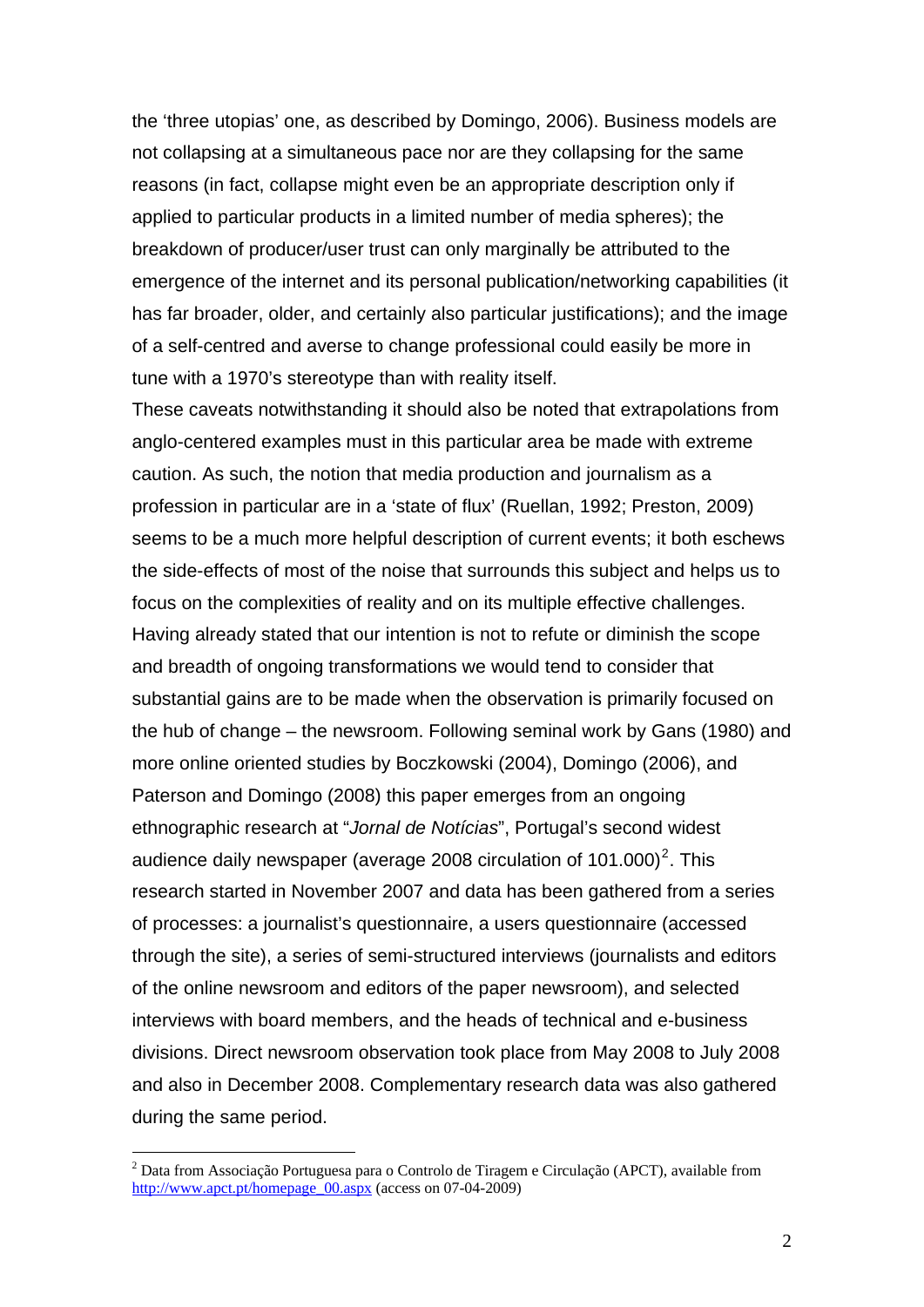## JN online's second life

1

*Jornal de Notícias* (JN) was the first Portuguese newspaper to have a web presence. The online edition was launched on the  $26<sup>th</sup>$  July 1995 and resulted from the efforts of a very small team of computer engineers and journalists. Despite its initial impact – namely near the Portuguese speaking communities in Northern America and Europe (Bastos, 2000: 173) – the fact is that during the following years the project never gained enough momentum to overcome the sholverware phase. Two journalists had the task to carry newspaper content from one CMS to another (via Wordpad) whilst making an effort to update newly created user-oriented areas (Molinos, 2006).

From 2000 onwards two distinctive realities would combine to hinder any significant change: the contraction effects of the dot.com bubble vaporisation and the acquisition of *Jornal de Notícias* (until then part of the Lusomundo group) by the telecommunications giant, Portugal Telecom (PT) (in a deal which could be seen as the Portuguese equivalent of the AOL-Time Warner venture). PT clearly invested in aggregator portals – like zip.net and sapo.pt – and placed established content brands under their control. When *Controlinveste* acquired JN in 2005 its online operation was bound to sapo.pt by an unfavourable long term deal. The renegotiation of that precise deal, in 2007, paved the way for more ambitious plans. During a meeting of *Controlinveste*'s top editorial and business managers, in November 2007, the head of the group, Joaquim Oliveira, announced the intention to present new sites for *Jornal de Notícias*, Diário de Notícias, and TSF (news radio station) during the first semester of 2008.

Internally, the renovation process had already been set in motion (last quarter of 2007) and involved the intention to initiate a broader transformation, as the executive editor<sup>[3](#page-2-0)</sup>, Alfredo Leite, mentioned during a January 2008 interview: "we need to change the whole editorial structure; I cannot have work shifts from 20 years ago providing for the demands of three distinct products – JN, JN

<span id="page-2-0"></span> $3$  In the current structure of JN the managing-editor is the person in charge of the online venture's editorial output.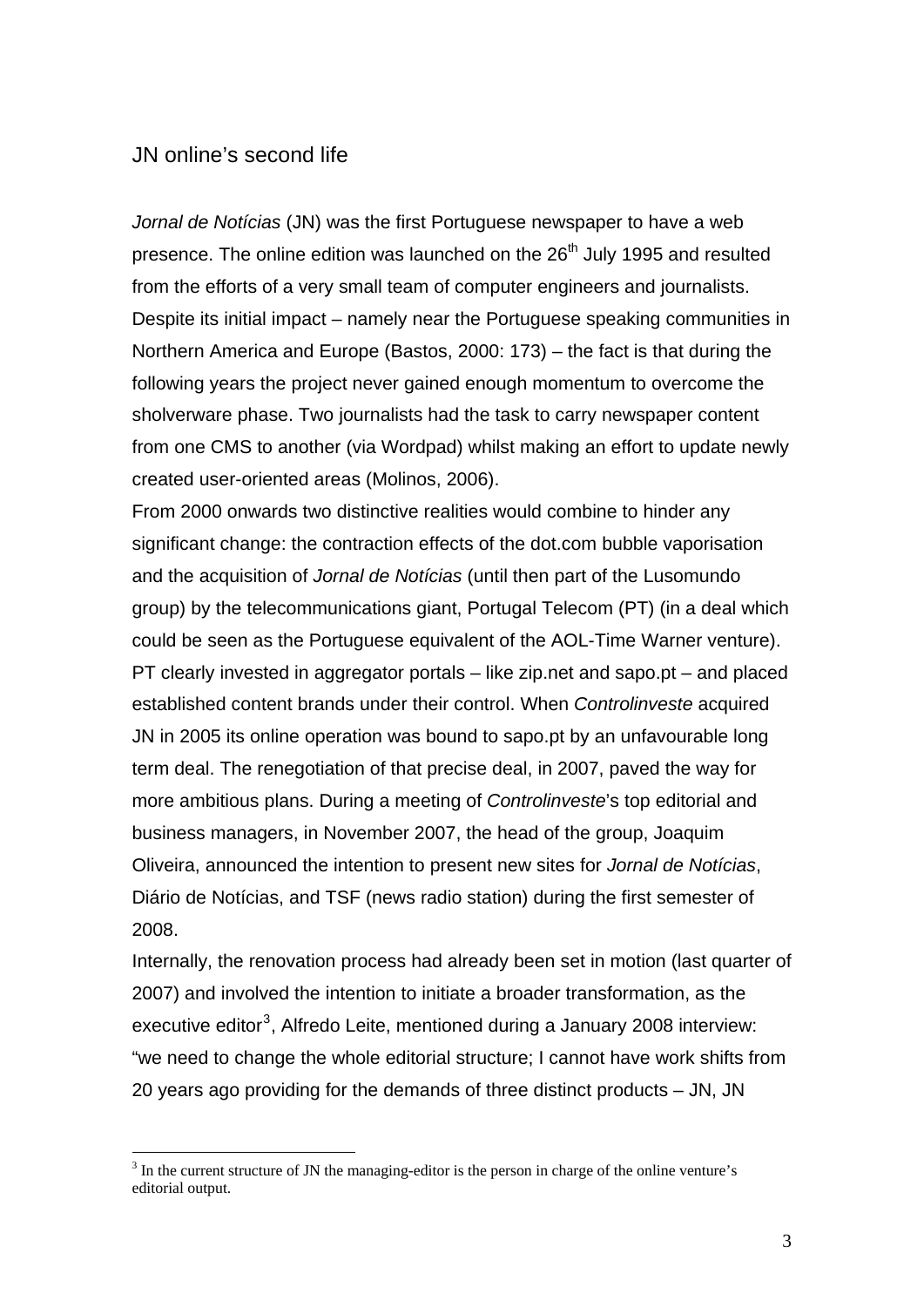online, and Global<sup>[4](#page-3-0)</sup>". His intentions, as expressed in an internal document to the group's board, were to be given the capacity to change practices in order to achieve changes in content and form. Nevertheless, those changes were not meant to extend to full newsroom integration: "that particular solution could make a newsroom like this one unmanageable; rather than having everyone working for both paper and online I would prefer to have everyone more alert to the possibilities; that would be an important step forward"<sup>[5](#page-3-1)</sup>.

Having opted for this incremental strategy – which we could perceive as somewhat preceding the four dimensions of convergence that Domingo et al. proposed when analysing Spanish examples (2007) – it followed that discussions on the editorial objectives, structure and visual look of the new site – commissioned to an external designer - were mainly conducted between the executive editor, senior editors, the online editor and sub-editor, some section editors, and the art director (on a different level, discussions occurred with *Controlinveste*'s head of e-business and multimedia, with the externally commissioned implementation company, and naturally with the group's administration). By May 2008 the offline new site was already being consistently updated and on the last day of that month it went online (two days shy of JN's 120<sup>th</sup> anniversary).

The new site would no longer publish all the content of the day's newspaper and it would loose its forums. In terms of thematic distribution it would also not adopt the same structure as the newspaper, with the most striking difference being the inclusion of Porto's metropolitan coverage<sup>[6](#page-3-2)</sup> under the broader 'País' (Country) heading. Three new user geared spaces would appear – 'Comunidade' (Community), 'Blogues' (Blogs) and 'Cidadão Repórter' (Citizen Reporter)<sup>[7](#page-3-3)</sup> – and a Multimedia area (video, photo-galleries, infographics, audio, and special features) would also be created.

<span id="page-3-0"></span><sup>4</sup> Global is a free daily newspaper held by *Controlinveste*, with contents partially provided for by three of the groups newspapers: JN, DN, and O Jogo. It started out in September 2007 and by the end of 2008 it was the highest circulation free daily in Portugal (around 200.000, according to the APCT), distributed in six major cities.

<span id="page-3-1"></span><sup>&</sup>lt;sup>5</sup> Interview at JN's newsroom on 24-01-2008.

<span id="page-3-2"></span><sup>6</sup> *Jornal de Notícias* is based in Porto and both the 1970's substantial increase in popularity and its maintenance throughout the years hence has often been attributed to the investment in a distinctive coverage of metropolitan related issues (Sousa, 1989).

<span id="page-3-3"></span><sup>&</sup>lt;sup>7</sup> The unclear distinction between the specific purposes of 'Comunidade' and 'Cidadão Repórter' would be addressed later in 2008 by the disappearance of 'Comunidade' (it's contents having been merged with those of 'Cidadão Repórter').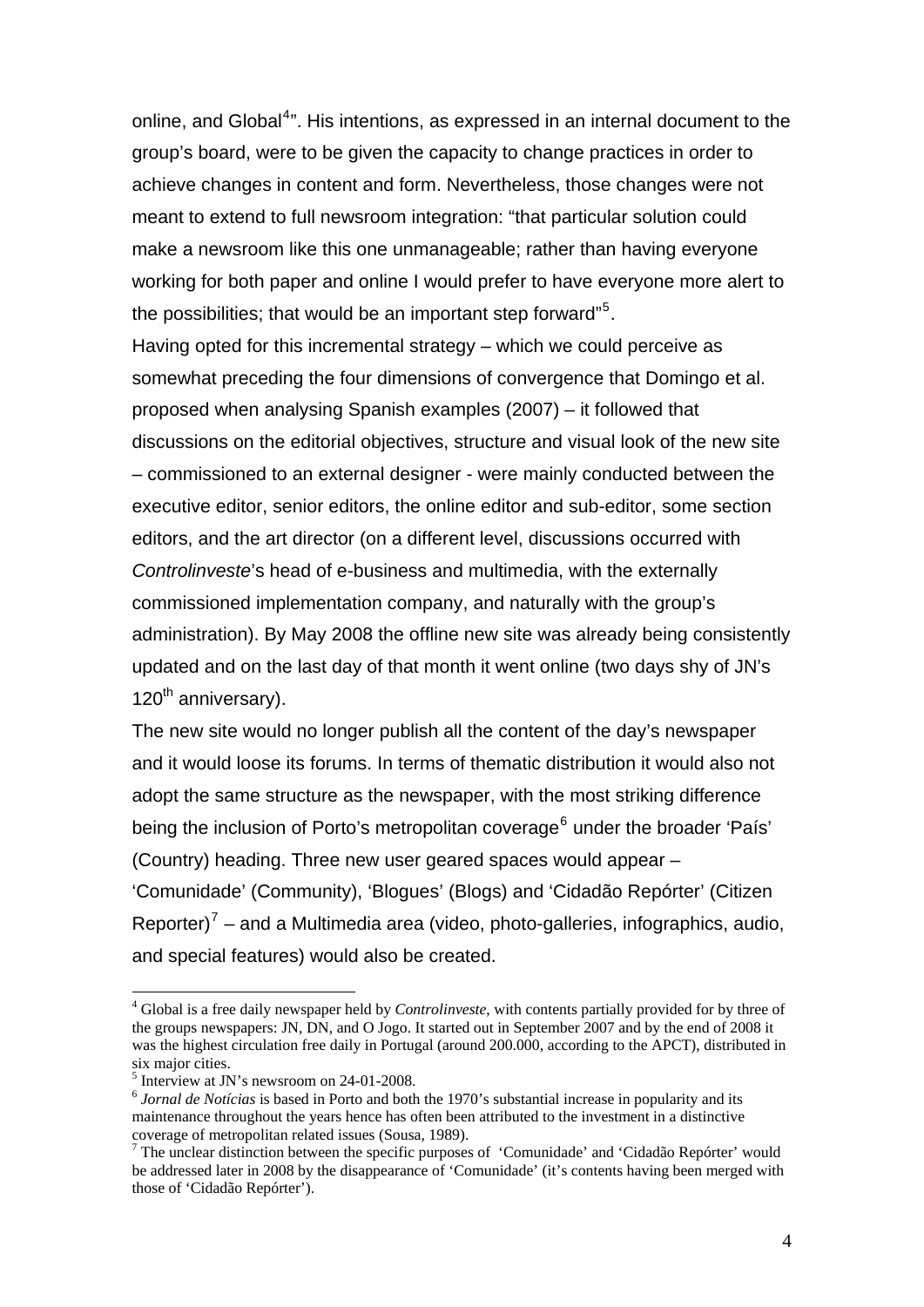Figures from Marktest's Netscope $<sup>8</sup>$  $<sup>8</sup>$  $<sup>8</sup>$  show a significant growth in visits from June</sup> 2008; whilst in 2007 and early 2008 the average was circa 1.5 million per month that figure increased by almost a million in the last semester of the year.



If we make a comparative observation between the four major national daily generalist newspapers it becomes clear that JN was the only one to register such a significant increase, although relative positions have not changed as a result (Público has reached 5 million visits in January 2009 and JN has recently announced that it reached 3 million in March 200[9](#page-4-1))<sup>9</sup>.



<span id="page-4-0"></span><sup>&</sup>lt;sup>8</sup> A site-centric audience measurement tool resulting from a partnership between Marktest and Weborama. The most relevant national media groups have gradually integrated the observed site listings; the

inexistence of a Portuguese equivalent to the British ABCe makes this the most consensually used data by all those involved (available at: http://www.netscope.marktest.pt/).

<span id="page-4-1"></span><sup>9</sup> http://jn.sapo.pt/paginainicial/interior.aspx?content\_id=1187954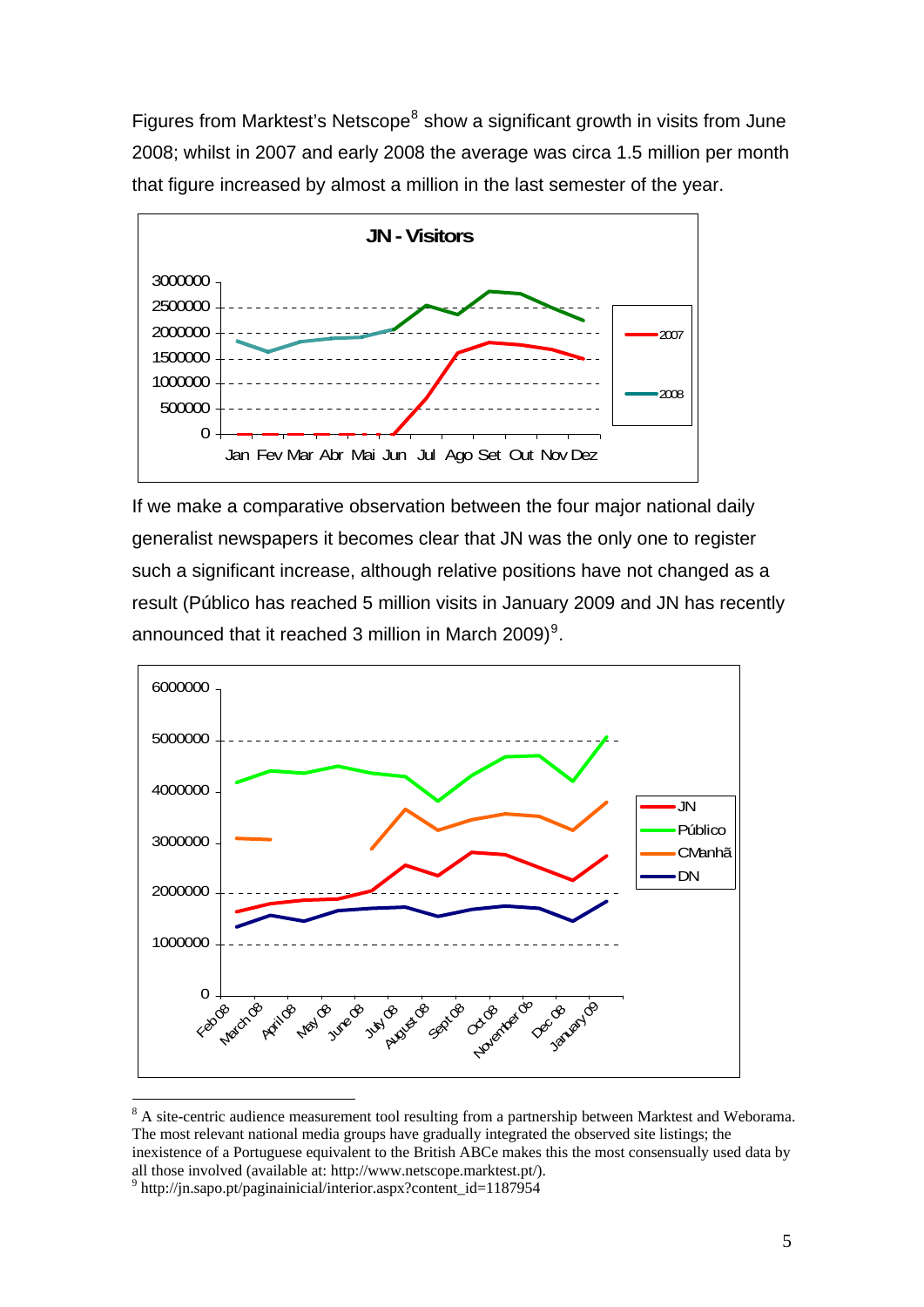During the last semester of 2008 JN online produced 278 videos, 29 infographies, 305 photo-galleries, 59 audios, and 11 multimedia special features (one of them got the first prize in 'Multimedia reporting' at the national cyber-journalism awards)<sup>[10](#page-5-0)</sup>. By the end of October more than one thousand user blogs had already been created.

From a business perspective, the late stages of the development of the site coincided with the growth of the group's e-business and multimedia division (from a two person unit into a 12 person one during 2008). Its cross-brand nature and the intention to broaden revenue sources beyond the bounds of the ongoing deal with sapo.pt became very explicit in at least three relevant operations: 1) in September 2008 *Controlinveste* entered a deal with the Swedish company PowerChallenge for the inclusion of two soccer related games on its sites (Power Soccer and Manager Zone, both with recorded numbers of users around the 20 thousand mark a month later and with two ingame advertising deals)[11](#page-5-1); 2) in February 2009 *Controlinveste* entered a partnership with four other national media groups (MediaCapital, Cofina, Impresa, and SonaeCom) and Portugal Telecom (via Sapo) to use a shared contextual advertising platform in order to counter Google (the platform allows for personalisation according to the publisher and, according to the head of the e-business division, Nuno Ribeiro, it brings in a higher degree of transparency: "we never knew what were Google's revenues and how it shared them")<sup>[12](#page-5-2)</sup>; 3) from March 2009 *Controlinveste* became the exclusive commercial representative of CBS Interactive for Portugal $^{13}$  $^{13}$  $^{13}$ .

As revealed by the head of the e-business division, JN online's second semester revenue represented an increase of 53 per cent over the first one. Furthermore, the PowerChallenge deal alone (with the ingaming sponsorships) represented more than the whole JN online revenue for 2008.

During an interview in December 2008, board of Administration member Gabino Oliveira would state: "a substantial part of our future endeavours will have to

<span id="page-5-0"></span><sup>&</sup>lt;sup>10</sup> The awards:  $\frac{http://obciber.wordpress.com/premios/}{http://in.sapo.pt/Reportagens/Interior.aspx?}$  The prized work:

<span id="page-5-1"></span> $\frac{11 \text{ http://www.controlinvestept/Pt/Imprensa/PRInterior.aspx?content_id=1050167}}{11 \text{http://www.controlinvestept/Pt/Imprensa/PRInterior.aspx?content_id=1050167}}$  $\frac{11 \text{ http://www.controlinvestept/Pt/Imprensa/PRInterior.aspx?content_id=1050167}}{11 \text{http://www.controlinvestept/Pt/Imprensa/PRInterior.aspx?content_id=1050167}}$  $\frac{11 \text{ http://www.controlinvestept/Pt/Imprensa/PRInterior.aspx?content_id=1050167}}{11 \text{http://www.controlinvestept/Pt/Imprensa/PRInterior.aspx?content_id=1050167}}$  (accessed on 07-04-2009)

<span id="page-5-2"></span><sup>12</sup> http://www.meiosepublicidade.pt/2009/02/13/grupos-de-media-criam-rede-concorrente-ao-google/ (accessed on 13-02-2009)

<span id="page-5-3"></span><sup>&</sup>lt;sup>13</sup> [http://www.controlinveste.pt/Pt/Imprensa/PRInterior.aspx?content\\_id=1158978](http://www.controlinveste.pt/Pt/Imprensa/PRInterior.aspx?content_id=1158978) (accessed on 07-04-2009)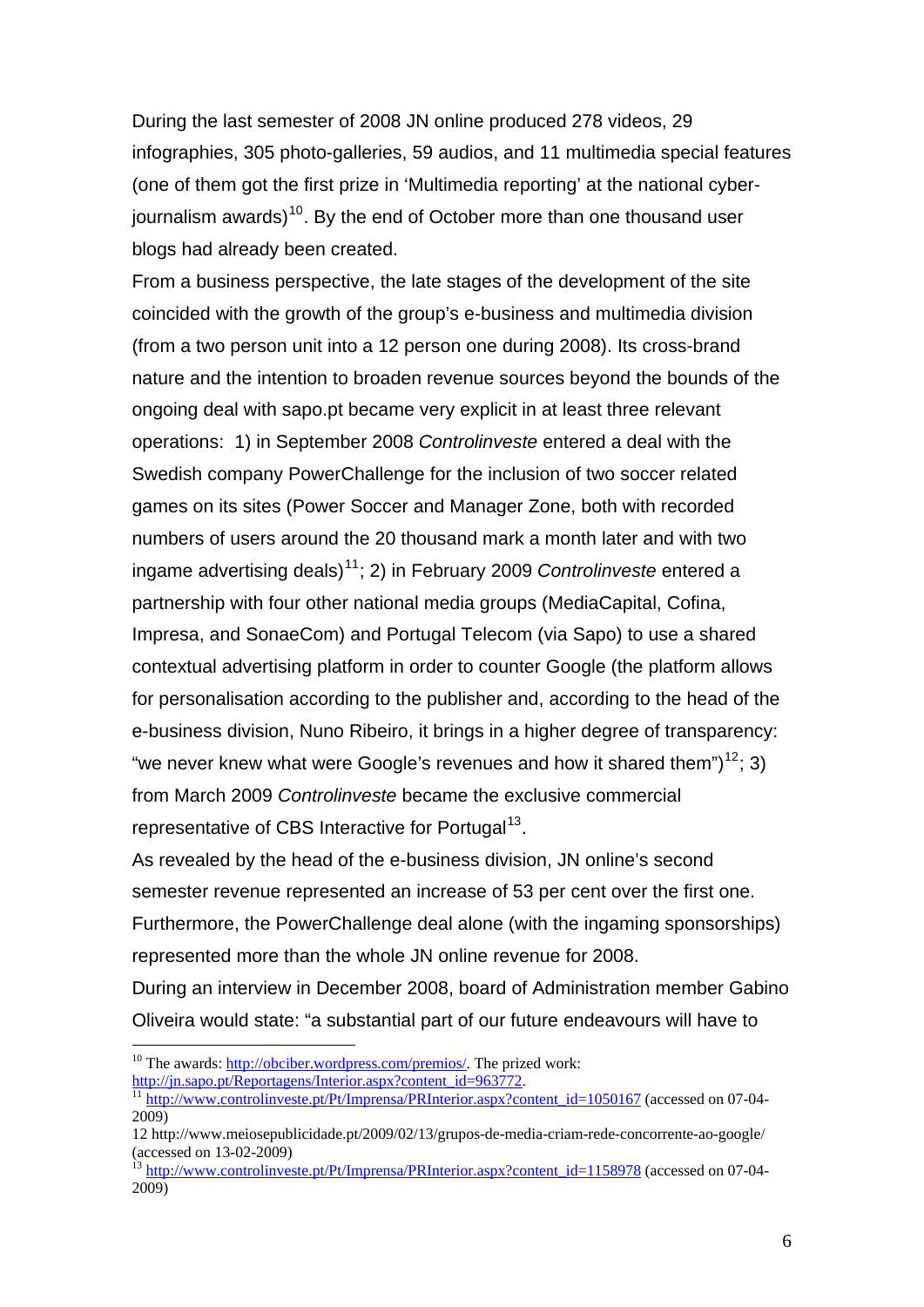expand beyond core journalism activities". During the same conversation he would estimated that a good e-business return in five years time would be "something like 15 per cent of total revenue"<sup>[14](#page-6-0)</sup>.

## The changing newsroom

At the end of 2007 the online newsroom had three journalists (one editor and one journalist at the main newsroom in Porto and one journalist in Lisbon); in January 2008 one journalist was transferred from the main newsroom metro section to the online edition and one other was hired to the sub-editor position. In June 2008 two other journalists (former interns) had joined the group which also included the increasingly closer cooperation of a recently hired multimedia trained photo-journalist. It should be noted that university students on curricular internships – at an approximate pace of two per trimester – also made a relevant contribution to the online newsroom output.

Prior to the May 2008 changes JN's online newsroom was located in a cramped room adjacent to the executive editor's office and for a period the space was shared with the main newsroom's agenda service. During the summer of 2008 the newsroom changed to what used to be the editors meeting room, a glass walled space (at least twice the size of the previous one) at one of the ends of the main newsroom. This change had, as we shall discuss, functional and technical reasons but it undoubtedly had a symbolic value too. In his "Imagined Communities", Benedict Anderson told us that the sense of belonging to a particular group is also reinforced by visions of geography – 'where we are' vs. 'where the others are' (1991). The online newsroom was, in this framework of an imagined collective awareness, where it had never been before; highly visible to all, transparent, and seemingly closer to the heart of the newsroom. This geographic 'upgrade' occurred within months of a significant change in the main newsroom which would cut across what Salaverría and Negredo would describe as one of the main traits of a century-old process (2008: 9): the division of the newsroom into sections corresponding to the thematic areas covered by the publication. A new section called '*Actualidade*' was created in

<span id="page-6-0"></span><sup>1</sup> <sup>14</sup> Interview in 03-12-2008.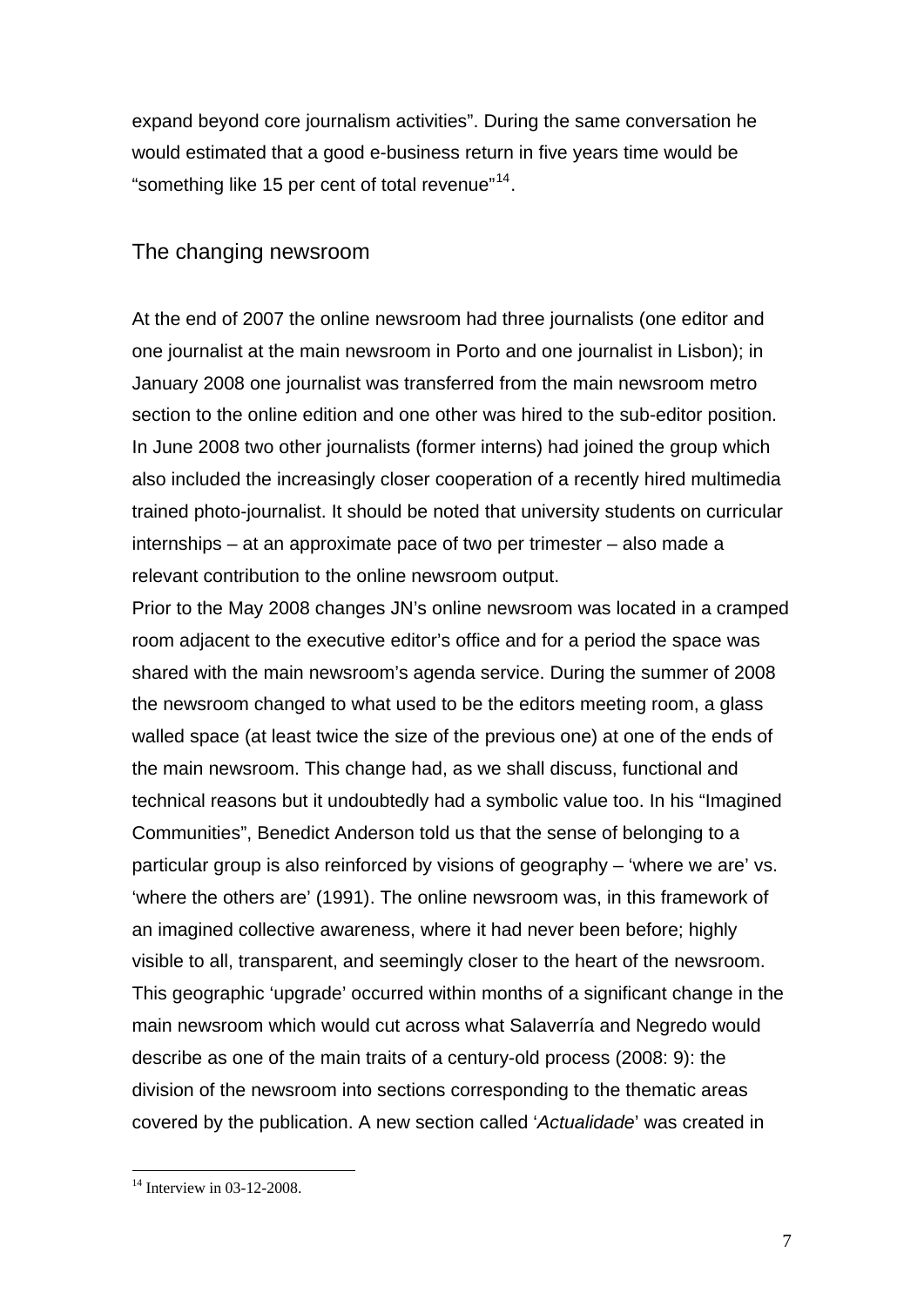late May 2008, and it physically occupied the centre of the newsroom; comprising 14 journalists and three editors this section was to be bound to no particular subject – its purpose rather being to follow daily developing stories. Its internal organisation was also atypical – a longer active day (starting at 9h00) with three working shifts instead of the more traditional two lead by three shift editors in charge of organising production, liaising with the online edition and coordinating further work on developing issues with the other section editors. Being part of the broader transformation plan put forward by the executive editor this action was linked to a series of other developments: the main planning meeting started to take place at 18h30 on the day before printing (and it started to include the online editor), one senior editor would start to arrive earlier than before (at 10h00) to jointly prepare with this new newsdesk editor the 11h00 follow-up editorial meeting. The philosophy was quite clear to Alfredo Leite – "we need the necessary flexibility to be closer to unfolding events and to be able to prepare work for both the online and the paper editions"<sup>[15](#page-7-0)</sup>.

The combined effect of all these changes contributed to the beginning of a shift in both the perception of time and the 'deadline rationale' although discourse might not have always been up to par with effective action. If, as one editor put it, the notion that the newsroom was now beginning to "edge away from the production flow of a newspaper into what I would personally identify as 'closer to a news radio' operation", the fact remained that the idea of no longer having a single conveyer belt production line (as Singer would put it, 2008:64) no longer converging to a single point in time appeared – under the chosen strategy of incremental rather than swift and comprehensive change – to rely heavily on voluntary individual actions, and could thus be characterised as a succession of bursts rather than as a clear new impulse. In fairness it should be mentioned that 'change initiatives' in general are seldom welcomed by newsrooms as a whole (Gade, 2004) and, as Deuze puts it: "journalists tend to be cautious and sceptical towards changes in the institutional and organizational arrangements of their work" (often as the accumulated result of bad experiences with top-down management decisions) (2008: 8). Negative comments soon arose – like the naming of '*Actualidade*' as the 'mass grave' (a

<span id="page-7-0"></span><sup>&</sup>lt;sup>15</sup> Interview on 13-06-2008.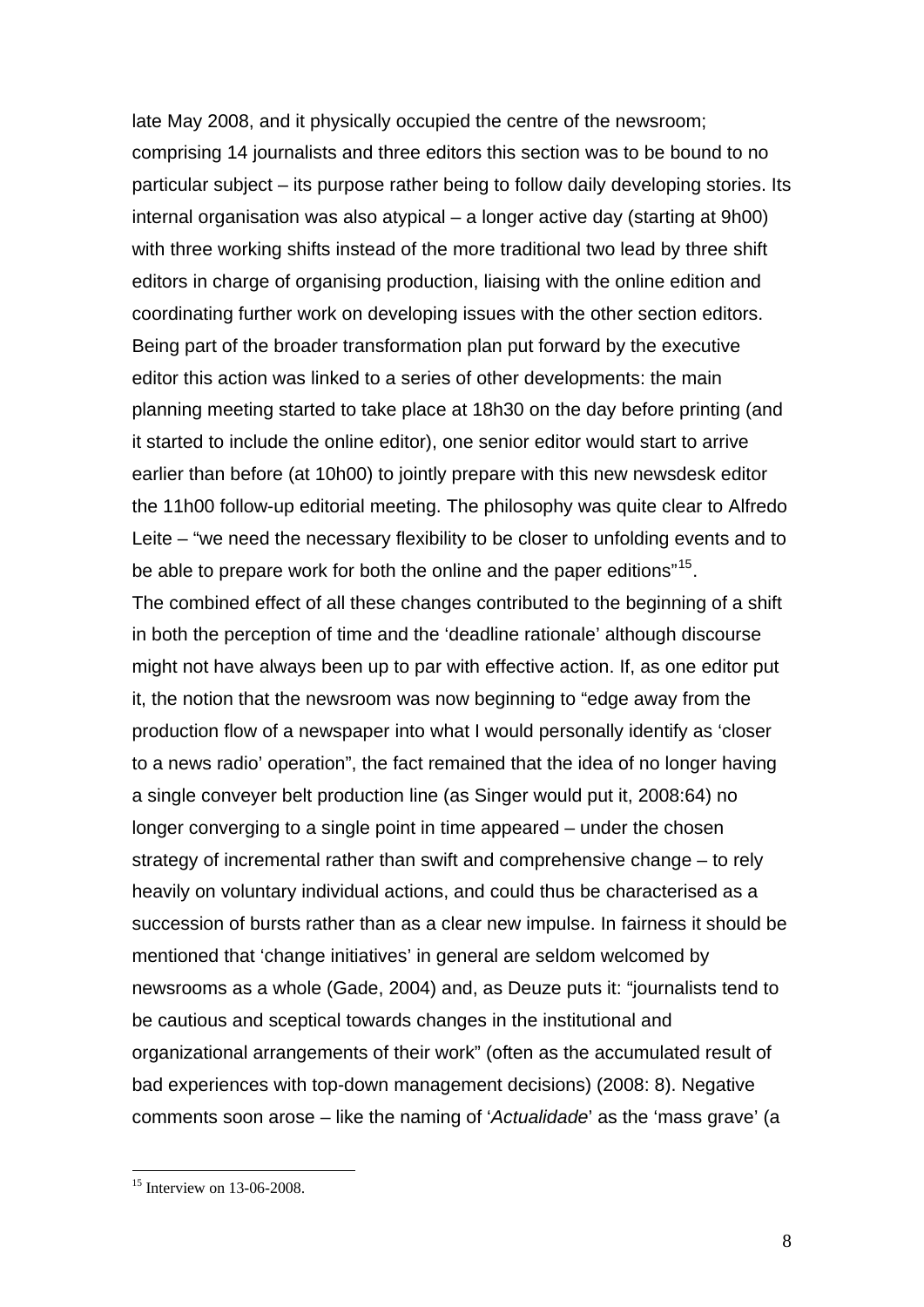clear allusion to an identity-less place where old and new, experienced and inexperienced are bundled together) which lead a senior editor to say: "it is impossible to please them all; for some there is always too much decision making going on. Just imagine what this would be like if we had opted for a complete transformation". Data from a questionnaire distributed to all the journalists based at JN's central building, in Porto, in late November  $2007^{16}$  $2007^{16}$  $2007^{16}$ would tell us that, at that particular time (some six months prior to the above mentioned alterations), the newsroom was loosely divided into thirds as to the predisposition to work on a new shift basis: 30,76 per cent of respondents answered 'disagree' and 'strongly disagree', 29,22 per cent answered 'agree' and 'strongly agree', and 29,23 per cent choose 'neither agree nor disagree' (interestingly the two opposite 'strong's' recorded very similar results: 'disagree' – 16,92 per cent; 'agree' – 15,38 per cent).

The changed perception of time was accompanied inside and outside the online newsroom's glass walls by a change in the notion of what should constitute the 'designated' daily workload and what would be expected of a journalist on assignment. The job definition of online journalist prior to 2008 would entail the ability to adapt to two different publishing platforms, average writing skills (to adapt agency produced texts for the 'breaking news' area and in-house text production to the online platform), and sensible communication skills to manage users forums. Although journalists involved in such tasks at the time had a more accomplished set of personal skills those were not directly relevant to the online edition output. By comparison, an online journalist at JN online today still has to manage two different publishing platforms but he/she has to perform a number of additional tasks. According to an internal document<sup>[17](#page-8-1)</sup> the workflow demands vary depending on the specific shift but the main idea can be given by choosing the first of three<sup>[18](#page-8-2)</sup>: press review (the morning printed press and a round up of Portuguese and foreign online editions; user produced content management (comments, e-mails, blog posts, 'citizen reporter' contributions; liaison with the newsroom agenda and with the editor of '*Actualidade*'; production/edition of

<span id="page-8-0"></span><sup>&</sup>lt;sup>16</sup> The universe was based on data available at JN's site on 21-11-2007. From a universe of 86 contacted journalists 65 questionnaires were returned.

<span id="page-8-1"></span><sup>17</sup> JN Online Workflow (09-05-2008)

<span id="page-8-2"></span><sup>&</sup>lt;sup>18</sup> In paper, JN online is updated from 9h00 until 24h00 although in a considerable number of occasions, during our observation periods, work went on until 2h00 or 3h00 the following day. In fact, regardless of the shift more often than not online journalists exceeded the pre-determined 7 hour daily work period.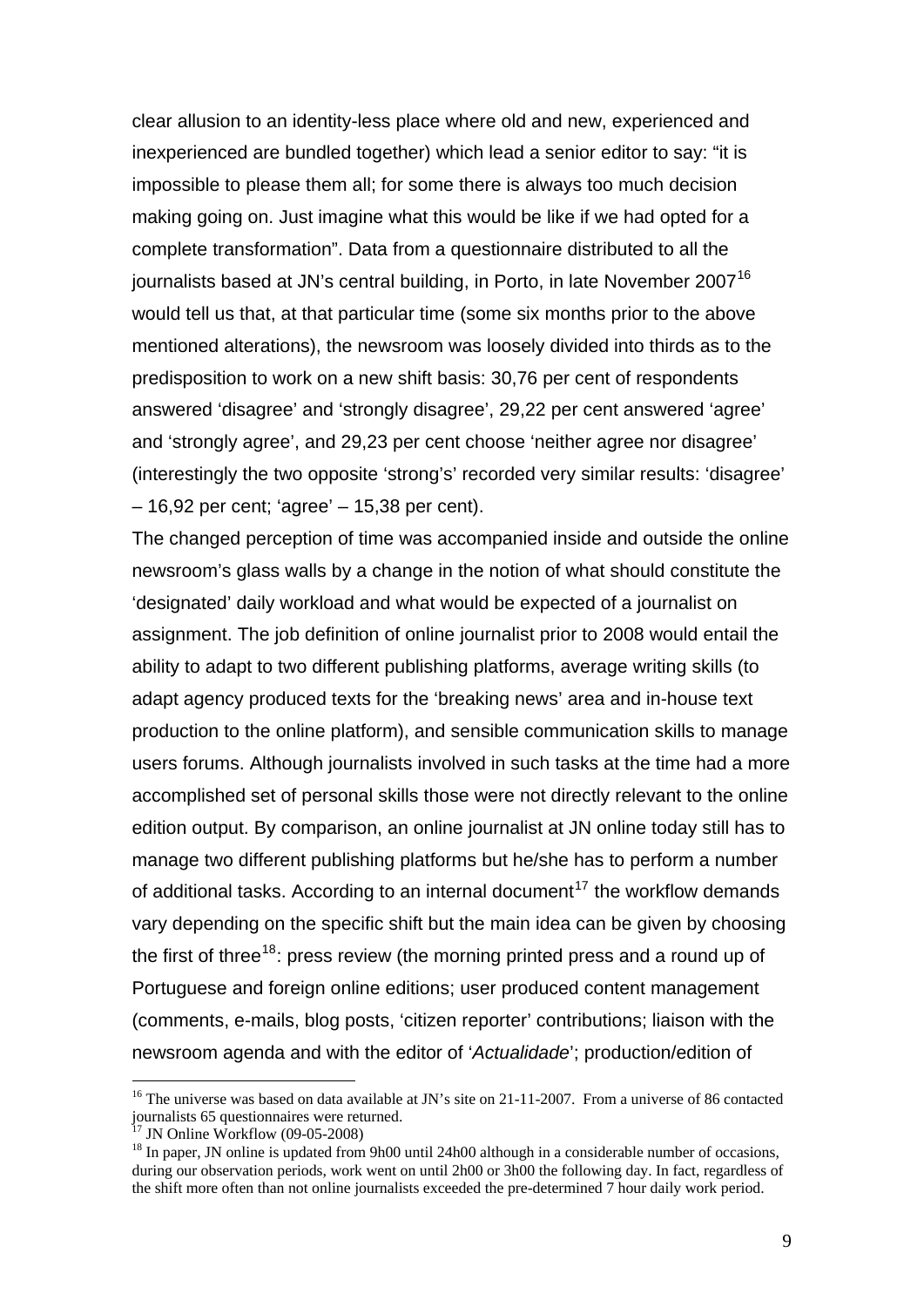new/ongoing multimedia works (from agency based photo-galleries to predetermined autonomous work), and, naturally, breaking news (permanent attention to news agencies and to a few selected national and international online editions according to established thematic priorities: 1- Police, 2 - Sports, 3 – Country, 4 – People and Technology). The same journalist is expected to be able to handle voice and image recording equipment (including Nokia N95's which are normally used for breaking news), and to perform basic tasks with dedicated sound, photo, and video processing software.

Despite not having conducted ourselves action categorisation data collection we would still venture agreement with Quandt's observation that the average duration of each is significantly lower than in the paper newsroom<sup>[19](#page-9-0)</sup>. "One of our problems is that we have so many windows open in our computer screens that sometimes processing gets much slower; other times the damn thing just crashes on us", commented one online journalist during an informal conversation precisely after his computer had crashed. For a particular breaking news story a journalist could be transferring the raw material from the agency into the text editor, checking what other sites might be saying, and discussing via MSN and/or mobile phone the relevance of the story, its possible homepage placement, and follow-up ideas with the editor in charge or – given the case – with a journalist on assignment (as has recently been the case with a story on a university lockdown by students). Although this description can also be applied to the work of a paper newsroom journalist we would venture the notion that those would be peak moments, which would happen momentarily during the normal workday. For an online journalist those tend to be more frequent occurrences and furthermore the result of ongoing endeavours is permanently on display to be scrutinised.

This leads us to the third relevant shift (after perception of time and daily workload) – the enhanced awareness of user's presence which is felt directly through UGC but also through instantaneous permanent access to detailed statistics.

In the former online presence user contact was mostly established through

<span id="page-9-0"></span><sup>&</sup>lt;sup>19</sup> In Paterson, C. and Domingo, D. (2008: 86) observed German online newsrooms and concluded that despite average 8,5 hours workdays journalists would spent no more than approximately 2 minutes on each action (in contrast with studies which have calculated an average of 4,8 minutes for radio journalism.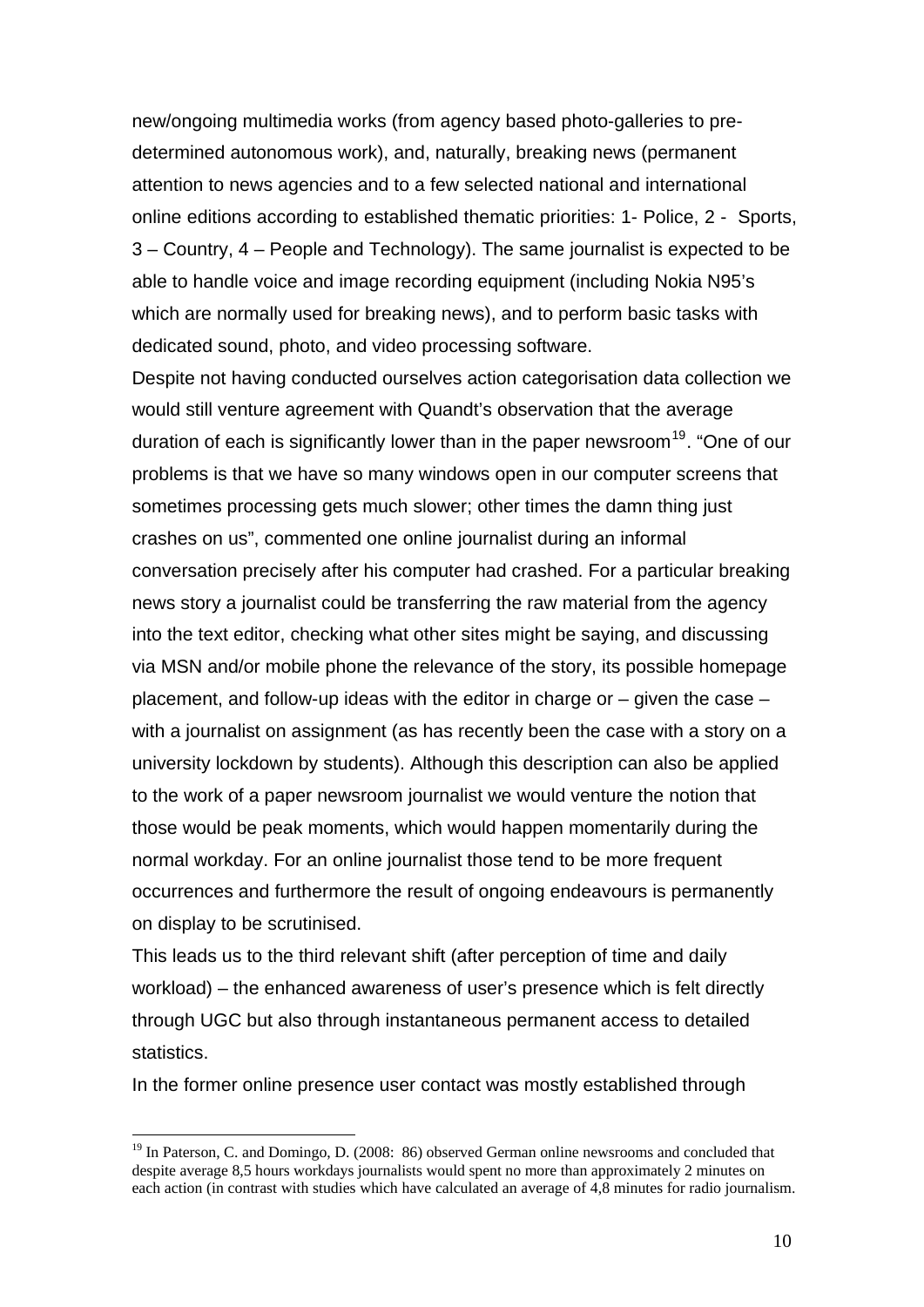generalist moderated forums. With the new online venture dedicated spaces for both users self and moderated publication existed from the onset. Comments were, on the other hand, not conceived as a feature at the beginning but were gradually opened up on most news items (unlike other publications JN online opted for journalist moderation). Some three months after the start of the new project, accepted comments had passed 10 thousand and by the end of 2008 they were more than 22 thousand.

A recent study of UGC status in online newspapers of eight countries shows that despite the maintenance of a national poor record on interactivity, *Jornal de Notícias* is among those offering most '2.0 tools by paper' (Garcia de Torres, 2009: 24).

As mentioned, detailed statistics are the other main identifiable trait of the increased awareness of user's presence. We have been able to notice that the web-based interface Marktest offers to the Netscope listed publications – which contains not only instantaneous raw data (micro level) but also progressive time scale comparisons (macro level) – started to be used by the online editor but the practice soon spread to all other journalists. The browser window remained open and periodically someone would say aloud: "we have reached 300/350 thousand page views". This heightened sensibility and particularly the accumulated knowledge does naturally play a role in editorial decisions; not decisive, journalists would say, but still relevant.

### **Discussion**

As we have mentioned earlier, the ongoing debate on the demise of newspapers appears to be anchored on three interconnected main factors: the collapse of rigid business models, the breakdown of producer/user fidelity/trust, and the failings of a self-centred and entrenched professional (the journalist). As to the rigidity of business models, in a simple but powerful blog post entitled 'Wanted: Perspective' (12-03-2009) Mark Hamilton would say: "The crisis for big newspaper chains is much more related to the mountains of debt than it is the absence of advertising. If anything is failing, it is a business model based on aggregating titles by borrowing money. (…) All newspapers are dying, but they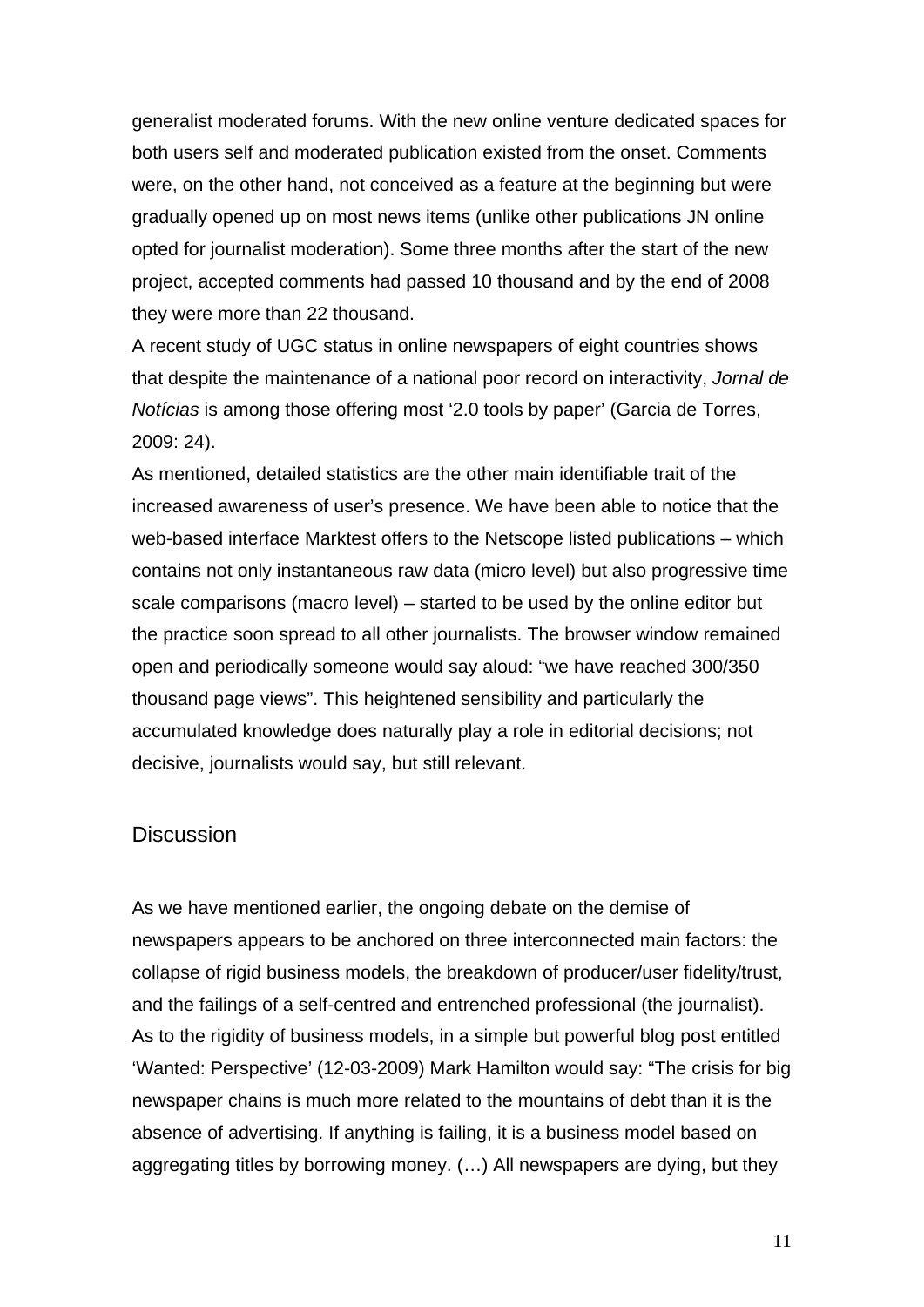are nowhere near dead. They will eventually die — as newsprint-based publications — and be replaced by something else that relies on journalists but that day is a long way off". Robert G. Picard would further state the usefulness of a macro observation by indicating that there are still about 18 to 20 per cent more journalists in US newspapers than there were in 1977 and that numbers alone only tell part of the story; specific business models are at considerably greater risk than others simply because they have made disputable options: "(journalists) spend their time doing celebrity, food, automobile, and entertainment stories. (…) 20 percent or fewer of the journalists in newsrooms actually produce the kind of news that most people are concerned about losing". Even the business reaction to the revenue crises deserves further inquiry: "According to ASNE statistics the number of newsroom supervisors has declined only seven tenths of one percent since 2000; copy editors 1 percent, photographers and artists 10 percent, and reporters 11 percent. There may be reasonable rationales for that, but the numbers seem unusually lopsided to me. If there are fewer reporters and photographers to be supervised and edited, one would expect that fewer editors and supervisors would be required and warranted"(18-03-2009).

Picard's observations could be somewhat seasoned by the simple fact that he lives in Europe where the sense of a newspaper crises is quite widespread but where success examples exist (Pfanner, 28-03-2009) and where some countries actively engage in debates on how to mitigate its effects. For instance, the French Senate's report on the press crisis would, in October 2007, clearly put forward a combined plan to support the newspapers web presence, to promote readership trust and fidelity, and significantly to enhance journalists legal guarantees (namely derived from ethical norms).

Our case study, *Jornal de Notícias*, presented us the combination of an incremental editorial convergence plan with a cross-brand group centred ebusiness strategy. Although some potential conflicts might arise out of these different approaches (episodes have been noted during our observations) they still project an image of flexibility. At the newsroom level plans are being devised to promote the refreshment of the site, the integration of new user geared functionalities, and the creation of semi-autonomous thematic microsites whilst at the e-business end efforts will be made to further promote cross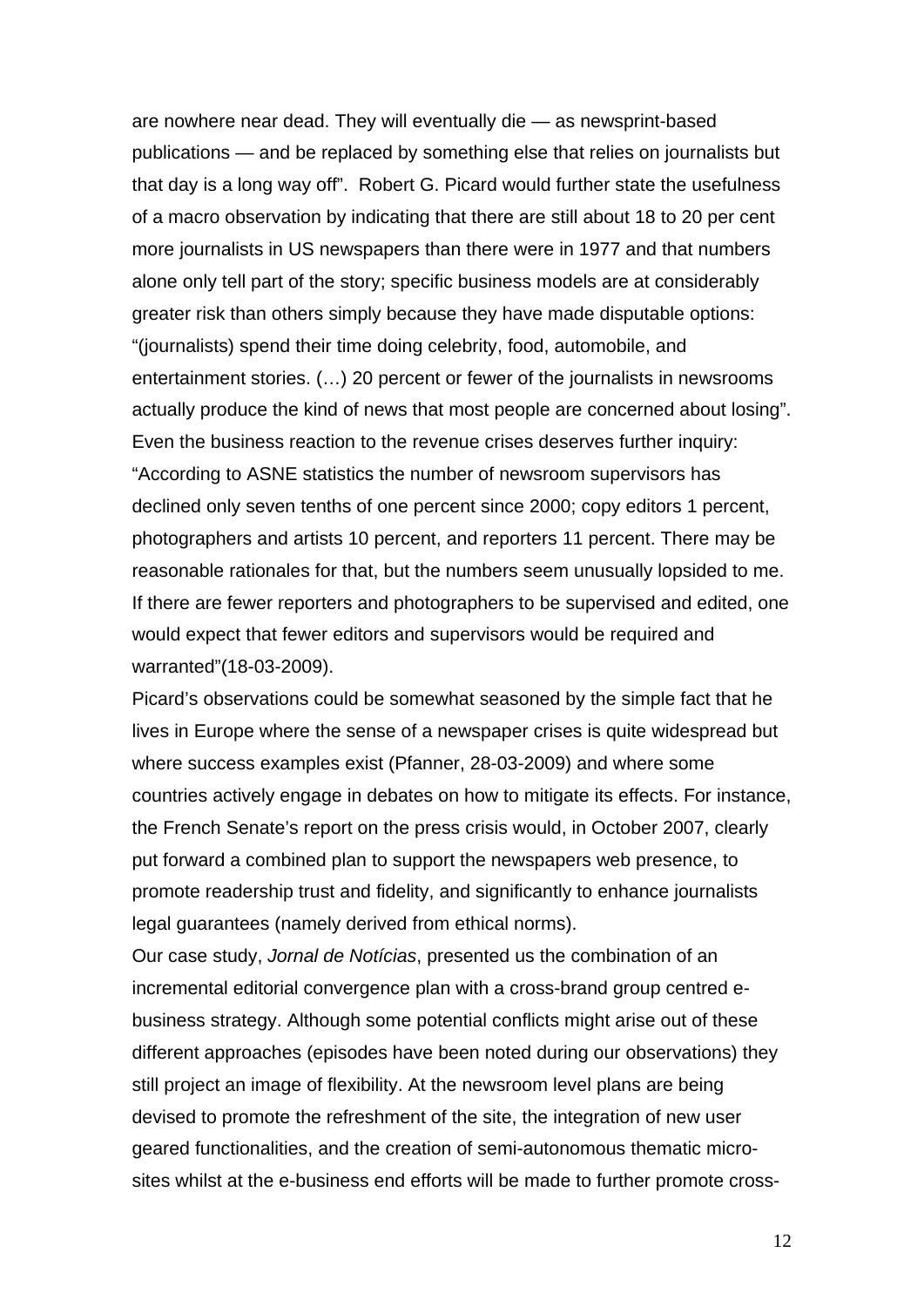product added value and to capture income from non-news related sites (the revitalisation of *Controlinveste*'s small add web portal, for instance).

As to the breakdown of producer/user fidelity/trust we would tend to consider it more as an effect of the social appropriation of new technologies than as a newspaper (or even journalism) centred problem. Whether we consider this phenomenon a decisive catalyst for major changes in productive processes and social relationships (Castells, 2004; Weinberger, 2002) or we see it more as discursively hyper-valued continuity (Garnham, 1998) the fact remains that a sense of loss of rigidity is present – in processes, attitudes, and relative social positioning. As such we would tend to share Qvortrup's notion of social hypercomplexity, no longer organised around universal observation points but with a more polycentric and poly contextual nature (2003).

Newspapers and journalists, as many other businesses and activities, are part and parcel of that intricate (often perceived as chaotic) reality and must now live – as Singer puts it – in times where "no single message is discrete". The role of gatekeeper remains viable though in a different form, "one that has more to do with sense-making – with helping people understand, interpret, and use information, rather than merely giving them access to it (2008: 62-65). Our case – for all its limitations – provides us with an insight into this new developing relation between newsroom and user, whereby fidelity results from much more than just providing a news feed service: UGC spaces, the promotion of event or theme centred micro-sites, the production of sense-making materials (multimedia features, animated infographies), direct answer to e-mails, and the increased use of 'conversation expansion' tools like CoverItLive, constitute pieces of that very unsettled puzzle.

At the heart of all these transformations, the online journalist is far from being an entrenched professional. Returning to our specific case, he/she might still be unaccustomed to and to some degree uncomfortable with the demise of the 'authenticator' role, with the pressures of the 'transparency' that is part of this new environment and with the sheer volume of user activity but he/she grows more and more accustomed to producing medium-neutral information and to providing added accountability assurances (using hyperlinks, for instance). As Boczkowski has suggested based on different examples, news production in the online newsroom takes into account inputs from not only editors and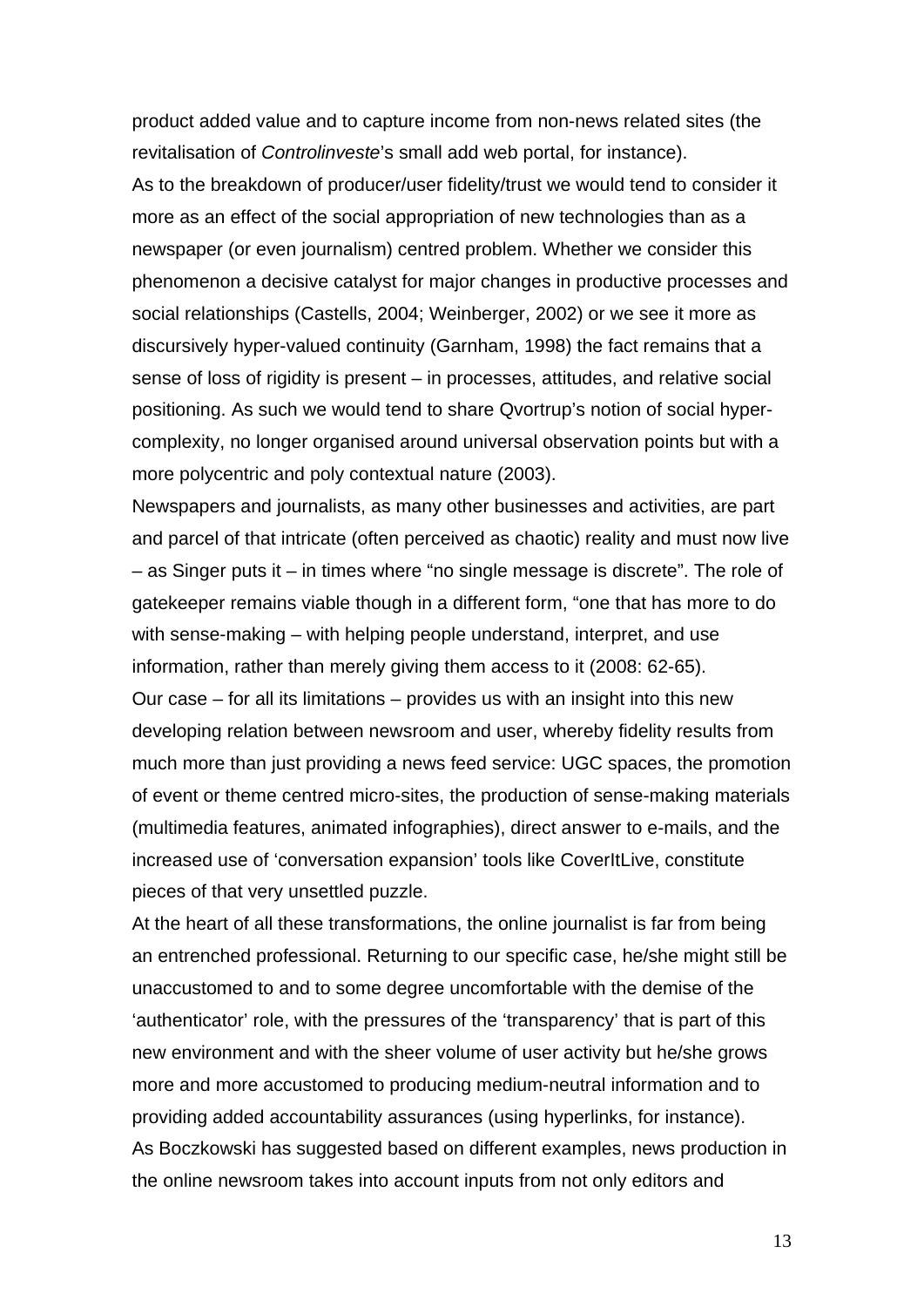reporters but also from hitherto less present areas: technical and design personnel, marketing personnel, users (both in providing for contents and by usage patterns), and main newsroom staff (with whom communication becomes more and more fluid). These new contributions naturally affect practices which in turn determined content and form. JN Online is still far from producing full blown 'audience-centred /part of the conversation' contents but the last semester of 2008 seems to have initiated a process with far reaching implications not only for the online newsroom but also for the whole newspaper. The fact that change is being lead by a group of journalists which until very recently were seen as almost external to the workings of the group (but also less bound by incentives to standardize work habits) (Bennett, quoted in Deuze: 2008) adds a porous quality to their present activities providing for a unusual degree of creative freedom.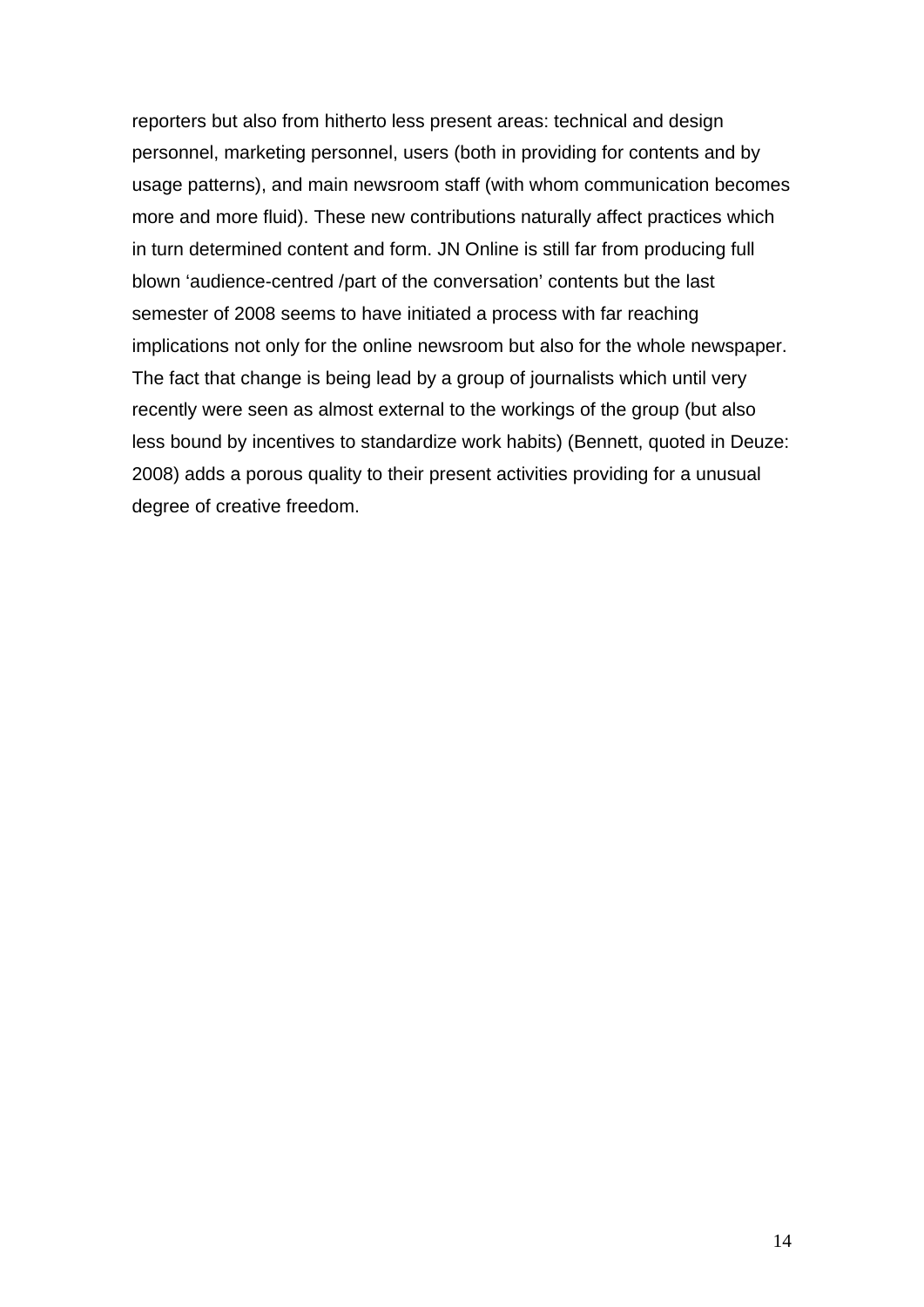Bibliography:

Anderson, B. (1991). *[Imagined Communities: Reflections on the Origin and](http://www.nationalismproject.org/books/a_b.htm#Anchor-Anderson-23526)  [Spread of Nationalism](http://www.nationalismproject.org/books/a_b.htm#Anchor-Anderson-23526)*. Revised Ed. London and New York: Verso.

Bastos, Hélder (2008). "Ciberjornalistas portugueses – Das práticas às questões de ética", in *Prisma.com*, nº7: 173-192.

Bastos, Hélder (2000). *Jornalismo electrónico – Internet e reconfigurações de práticas nas redacções*. Coimbra: Minerva.

Broissia, L. (2007). "Rapport d'Information fait au nom de la commission des Affaires culturelles (1) sur la crise de la presse", *Sénat Français*. Available at http://www.senat.fr/rap/r07-013/r07-0131.pdf (accessed on 11-10-2007).

Castells, Manuel (2004). A Galáxia Internet. Lisboa: Fundação Calouste Gulbenkian.

Cottle, S. (1999). "From BBC newsroom to BBC newscenter: on changing technology and journalist practices", in *Convergence*, Vol. 5 Nº 3: 22-43.

Boczkowski, Pablo J. (2005). *Digitizing the News – Inovation in online newspapers*. Cambridge (Ma): MIT Press.

Damian, Béatrice et al. (2001). *Inform@tion.local: le paysage médiatique regional à lére électronique.* Paris: L'Harmattan.

Demers, François (2007). "Déstructuration et restructuration du journalisme", in tic&société – 1(1): 29-55.

Deuze, Mark (2008). "Undestanding journalism as newswork: how it changes, and how it remains the same", in *Westminster Papers in Communication and Culture*, Vol5(2): 4-23.London: University of Westminster.

Domingo, David et al. (2007). "Four dimensions of Journalistic Convergence: A preliminary approach to current media trends in Spain", paper presented at the *Internaternational Symposium on Online Journalism*. Austin: UTexas.

Domingo, David (2006. *Inventing Online Journalism – Development of the Internet as a news medium in four Catalan newsrooms*. PhD Thesis. Tarragona: UA Barcelona.

Fogel, Jean-François e Patino, Bruno (2005), Une presse sans Gutemberg, Paris: Bernard Grasset.

Gade, P. (2004). "Newspapers and organizational development: management and journalist perceptions of newsroom cultural change", in *Journalism Monographs*, 6.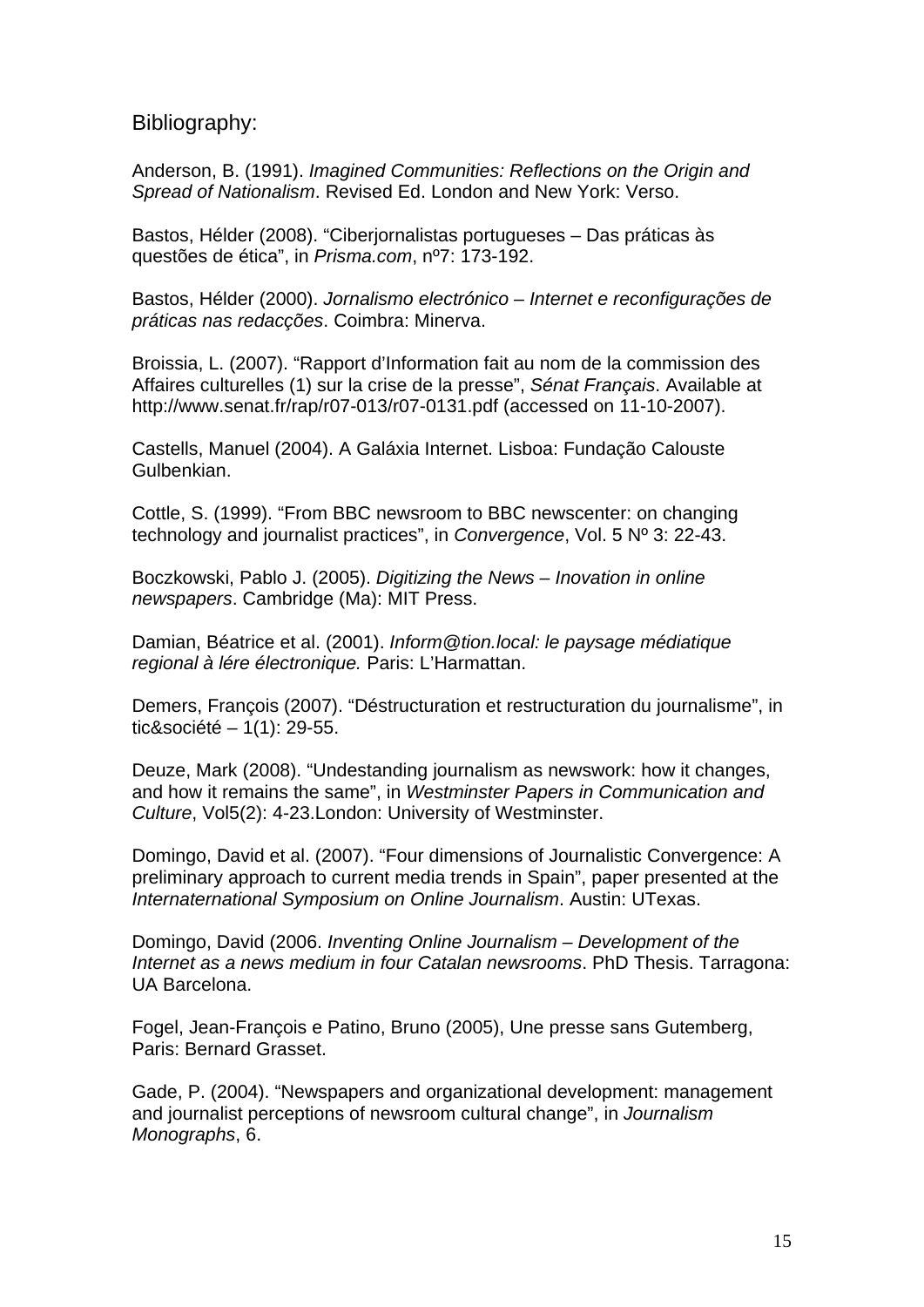Gans, Herbert J. (1980). *Deciding what's news – a study of CBS Evening News, NBC Nightly News, Newsweek and Time*. New York: Vintage Books.

Garcia de Torres, E. et al. (2009). "UGC Status and Levels of Control in Argentine, Colombian, Mexican, Peruvian, Portuguese, Spanish, US and Venezuelan Online Newspapers", paper presented to the 10<sup>th</sup> International *Symposium on Online Journalism*. University of Texas at Austin. April 17-18.

Garnham, N. (1998). "Information society theory as ideology: a critique". *Loisir et Société*, 21: 97-120.

Hamilton, M. (12-03-2009). "Wanted: perspective", in *Notes from a Teacher*. Available at<http://www.tamark.ca/students/2009/03/12/wanted-perspective/> (accessed on 12-03-2009)

Hemmingway, Emma (2008). *Into the Newsroom: exploring the digital production of regional television news*. Oxon: Routledge.

Molinos, Manuel et al. (2006). "10 anos de jornalismo digital no Jornal de Notícias", in *Comunicação e Sociedade*, 9-10. Braga: CECS/Campo das Letras.

Mosco, Vincent (2004). *The digital sublime – Myth, power and Cyberspace.* Cambridge (Ma): MIT Press.

Nguyen, An (2008). *The penetration of online news*. Saarbrüken: VDM.

*Notícias Controlinveste – encontro de quadros* (24-11-2007).

Paterson, C. and Domingo, D. (2008). *Making online news – the ethnography of new media production.* New York: Peter Lang.

Pfaneer, E. (28-03-2009). "In Europe, Possible survival lessons for U.S. papers", in *The New York Times* (technology), available at [http://www.nytimes.com/2009/03/30/technology/30iht](http://www.nytimes.com/2009/03/30/technology/30iht-papers30.html?_r=2&src=linkedin)[papers30.html?\\_r=2&src=linkedin](http://www.nytimes.com/2009/03/30/technology/30iht-papers30.html?_r=2&src=linkedin) (accessed on 30-03-2009).

Picard, R. G. (18-03-2009). "The overblown journalist employment crisis", in *The Media Business*, available at [http://themediabusiness.blogspot.com/2009/03/overblown-journalist](http://themediabusiness.blogspot.com/2009/03/overblown-journalist-employment-crisis.html)[employment-crisis.html](http://themediabusiness.blogspot.com/2009/03/overblown-journalist-employment-crisis.html) (accessed on 03-04-2009).

Preston, Pascal, ed. (2009). *Making the News – Journalism and news cultures in Europe*. Oxon: Routledge.

Quinn, S. and Quinn-Allan, D. (2005). "The world-wide spread of journalism convergence", paper presented to the *Journalism Education Conference*, Griffith University, 29 November – 2 December.

Qvortrup, Lars (2003), *The Hypercomplex Society*, New York: Peter Lang Publishers.